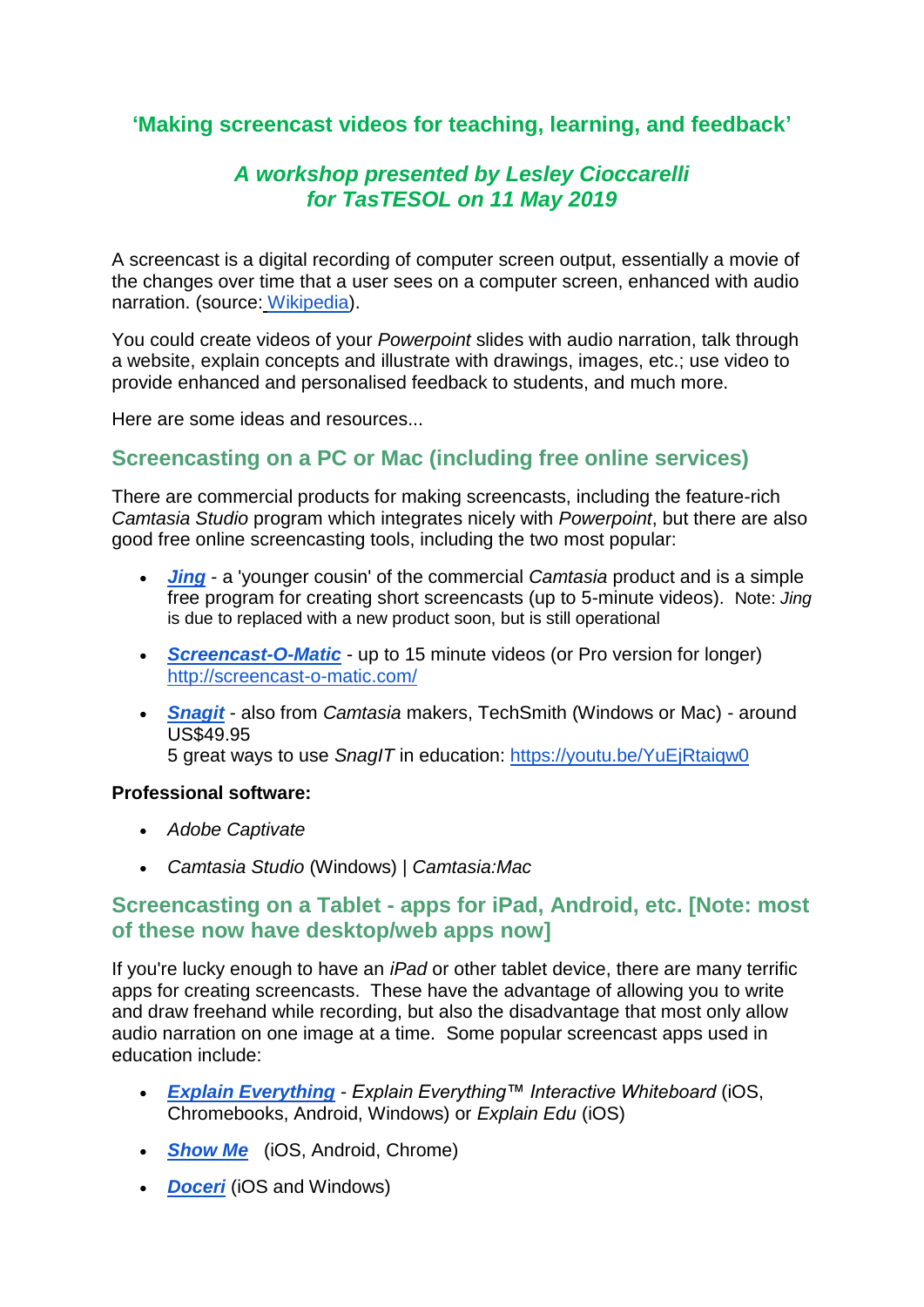## • *[Educreations](http://www.educreations.com/)* (i*OS*)

Most are free in a trial version and then you can purchase a licence if desired.

Lists of more tools and apps here:

• **[Screencasting tools](https://www.educatorstechnology.com/search/label/Screencasting%20tools)** posts on *Educational Technology and Mobile Learning* blog

If you want to record freehand writing and don't have an *iPad* or other tablet, consider recording using an interactive whiteboard (IWB) such as a SMARTboard. Some teachers are recording their lessons in the classroom using an IWB and portable microphone and uploading it to their online course for students to review a lesson.

## **Ideas for using Video Screencasts for Teaching and Learning**

### **Examples from TasTESOL workshop in May 2019**

#### TEACHERS:

- Instructions / Explanations (example: [How to use Unit 1](https://www.youtube.com/watch?v=lLp_8KQenYY))
- Activities: (example: [Truth or Lie?](https://www.youtube.com/watch?v=9GH_o_uVDG0) )
- Feedback (example: [Our Garden](https://www.youtube.com/watch?v=HQrFQiVsDzQ) )

#### STUDENTS:

- Descriptions
- Introduction videos
- Digital storytelling ( example: [ANU Japanese Digital Story Mashup 2014](https://www.youtube.com/watch?v=Or1zXck4sxY) )
- Teaching other students (example: [Mathtrain](http://mathtrain.tv/videos/615/adding-2-fractions-with-unlike-denominators) / [Things We Like](https://drive.google.com/file/d/0B_613K8nNS9LOTBhU0tpOEJkTlk/view))

#### **Video feedback**

- *[Enhancing Feedback with Technology](http://www.teachertrainingvideos.com/enhancing-feedback-with-technology/enhancing-feedback-with-technology.html)* Russell Standard teachertrainingvideos.com Links to examples, articles and How-to videos.
- *[Using the Explain Everything iPad App to Give Feedback on Student Work](http://blogs.onlineeducation.touro.edu/4-examples-feedback-student-work-using-explain-everything-app-ipads/)* Four examples of how instructors can use the Explain Everything App to provide feedback on student work.
- *[An innovative alternative to providing writing feedback on students' essays](http://unitec.researchbank.ac.nz/handle/10652/2271)* A report of an ESL teacher's experiments with using screencasts to provide writing feedback to elementary students. Includes lesson plans and other ideas.
- *[See for yourself: The impact of screen-capture video feedback](http://learningandteaching-navitas.com/playagain/see-impact-screen-capture-video-feedback/)* webinar presented by Michelle Cavaleri (7 Feb 2017) on her research in using screencasting for feedback in a university academic skills setting.
- *[How to add your own voice into student feedback](http://learningandteaching-navitas.com/playagain/add-voice-student-feedback/)* webinar presented by Michelle Cavaleri (10 Feb 2017) - the how-to video to complement the previous webinar